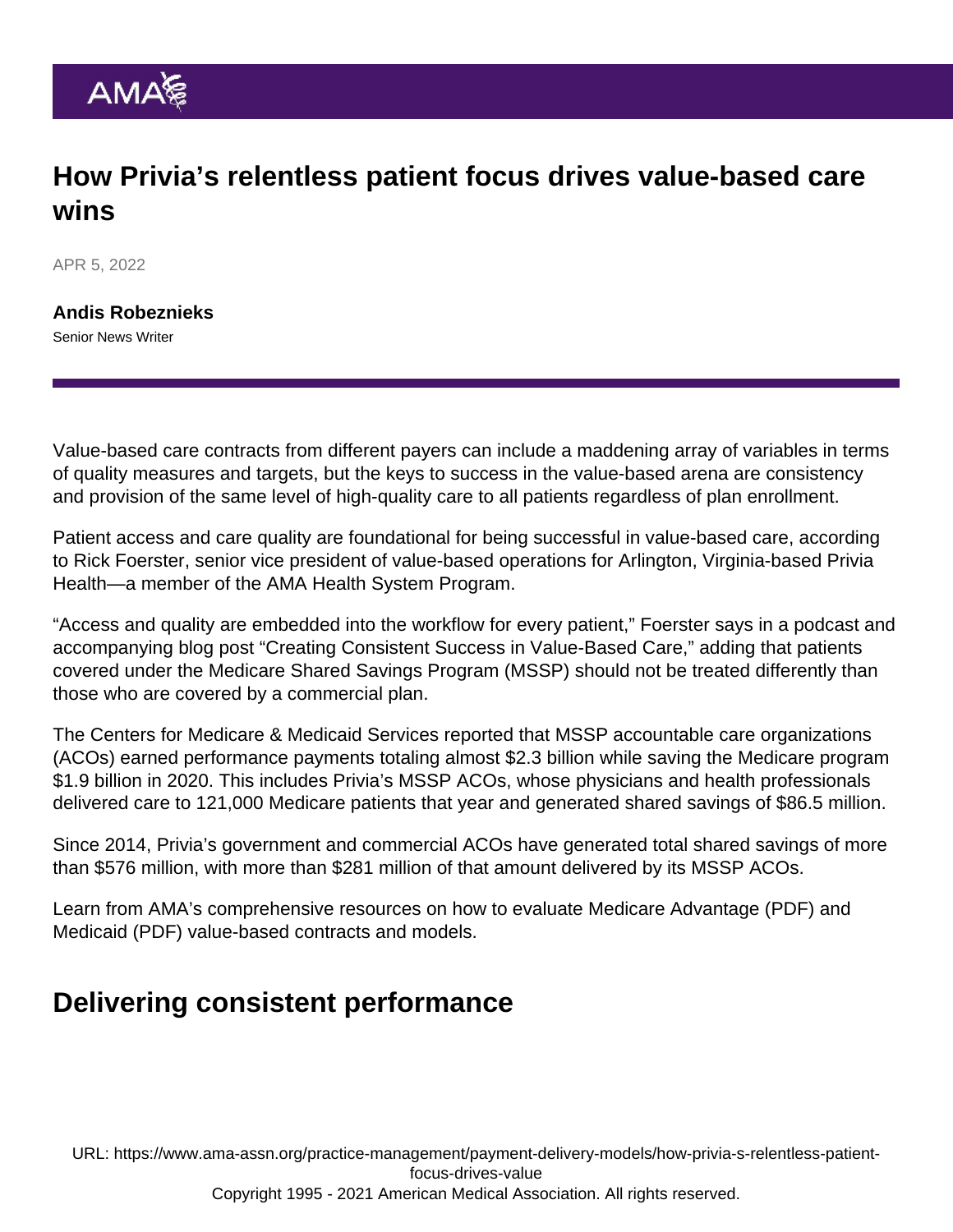Despite Privia's excellent results, in the podcast Foerster acknowledges finding the many variables in each of the value-based contracts "kind of maddening."

Nevertheless, he adds that, despite differences in benchmarking, risk-adjustment methodologies, and quality scores and targets, the same IT and data-collection infrastructure can be used regardless of which payer is keeping score.

Physician groups may thrive in a government value-based program, but then have trouble duplicating this success under a commercial contract, Foerster notes. Or they have initial success "but then it's really lumpy," he says.

"Your goal should be to create a systematic process for delivering consistent performance in valuebased care, whether across programs or across years," Foerster wrote in the blog post. "Your [transition to value-based care](https://www.ama-assn.org/topics/transitioning-value-based-care) depends on it; otherwise, value-based care will remain a 'side hustle,' without the primary focus of the organization."

Learn why [physician leaders and patient access drive Privia Health's ACO success](https://www.ama-assn.org/practice-management/payment-delivery-models/physician-leaders-patient-access-drive-privia-health-s).

## Common challenges, common solutions

Physician groups entering value-based care contracts face similar challenges: lack of educational resources for physicians and staff, insufficient technology and disorganized workflows, but Foerster says there are common strategies to address them.

Optimize your EHR to find valuable data. While acknowledging in his blog post that EHRs are "a common source of complexity and frustration," they also have the potential for facilitating population health management and care coordination—which he called "two cornerstones of value-based care."

For example, EHRs can be used to:

- Highlight quality gaps at the point of care so they can be addressed during—not after—a patient's visit.
- Limit compliance risk by allowing physicians to code a patient's condition accurately and have a coder review prior to submitting claims.
- Create an informed-referral database that tiers specialists and facilities according to quality. Add other data such as in-network status, patient cost-share and payer-quality ranking.
- Identify at-risk patients and refer them to relevant programs and services such as chronic care management or behavioral health.
- Include utilization data on when a patient has accessed services outside your group, such as emergency department visits or hospital discharges.

URL: [https://www.ama-assn.org/practice-management/payment-delivery-models/how-privia-s-relentless-patient](https://www.ama-assn.org/practice-management/payment-delivery-models/how-privia-s-relentless-patient-focus-drives-value)[focus-drives-value](https://www.ama-assn.org/practice-management/payment-delivery-models/how-privia-s-relentless-patient-focus-drives-value)